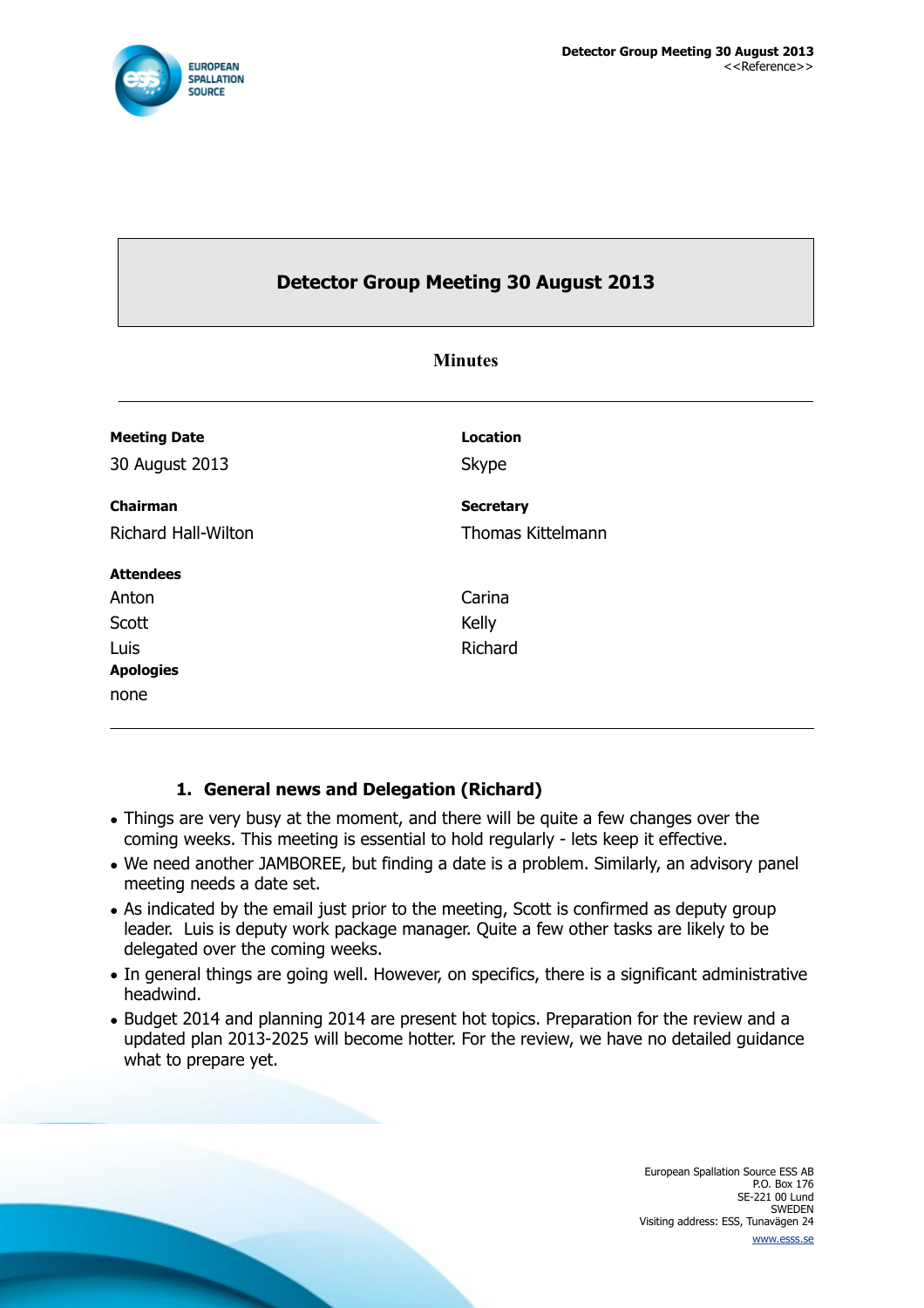

- At the SAC, it was decided there will be a presentation on detector strategy at the next SAC in February. Detector strategy document under construction, for sharing with ILL and RAL, as response to directors meeting at ICNS.
- IDU In-kind: Norwegian signed. Italian: sent to CNR. German: about to be signed?
- Administratively you should expect that the salary increases, roles and responsibilities, time reporting (got worse), TAs are upcoming. Emails to follow.
- Also upcoming is the meeting about spinouts/caress, the tender deadlines, EOIs, RD51 meeting and HEPTECH meeting. We are now members of RD51 collaboration@CERN.
- Regular weekly meetings on SNS trips started by persons going. 2 happened so far. TWIKI becoming actively used.
- Tender for enriched 10B4C targets for IN5 demonstrator placed.
- Plan for upcoming purchases in next 3 months.

Group General Priorities at the moment are:

- Labs (M/E/D/T/IFE/S) {getting, equiping, using, developing}
- IN5 demonstrator
- SNS background evaluation
- SANS prototype
- and papers submitted before November!

#### **2. Agenda.**

~~~~~~~~~~~~~~~~~~~~~~~~~~~~~~~~~~~~~~~~~~~~~~~~~~~~~~~~~~~~~~~~~~~~~~~~ **AGENDA** (Strictly: no item longer than 10 min. Longer items must be taken offline).

- Welcome, apologies.
- General News (Richard)
- News from all.
- Date of next meeting and AOB ~~~~~~~~~~~~~~~~~~~~~~~~~~~~~~~~~~~~~~~~~~~~~~~~~~~~~~~~~~~~~~~~~~~~~~~~

#### **3. Scott**

- P2 type grids (20 of) received back. Look ok.
- IN5 type grids, getting alternative design prototyped. Drawings made now, then sent to manufacturer. End Sept?
- Lab 202 full and "running" E lab
- M-lab lots of work to get this running now. Keys received.
- Talking to instrucment scientists about electronics. Will summarise this in requirements docuemnts.
- For final ESS site, lots of work on rooms, staging areas and layout of labs with Michelle.
- Proposal for demonstration DAQ system with DMSC and ICS. This will take place post-feb.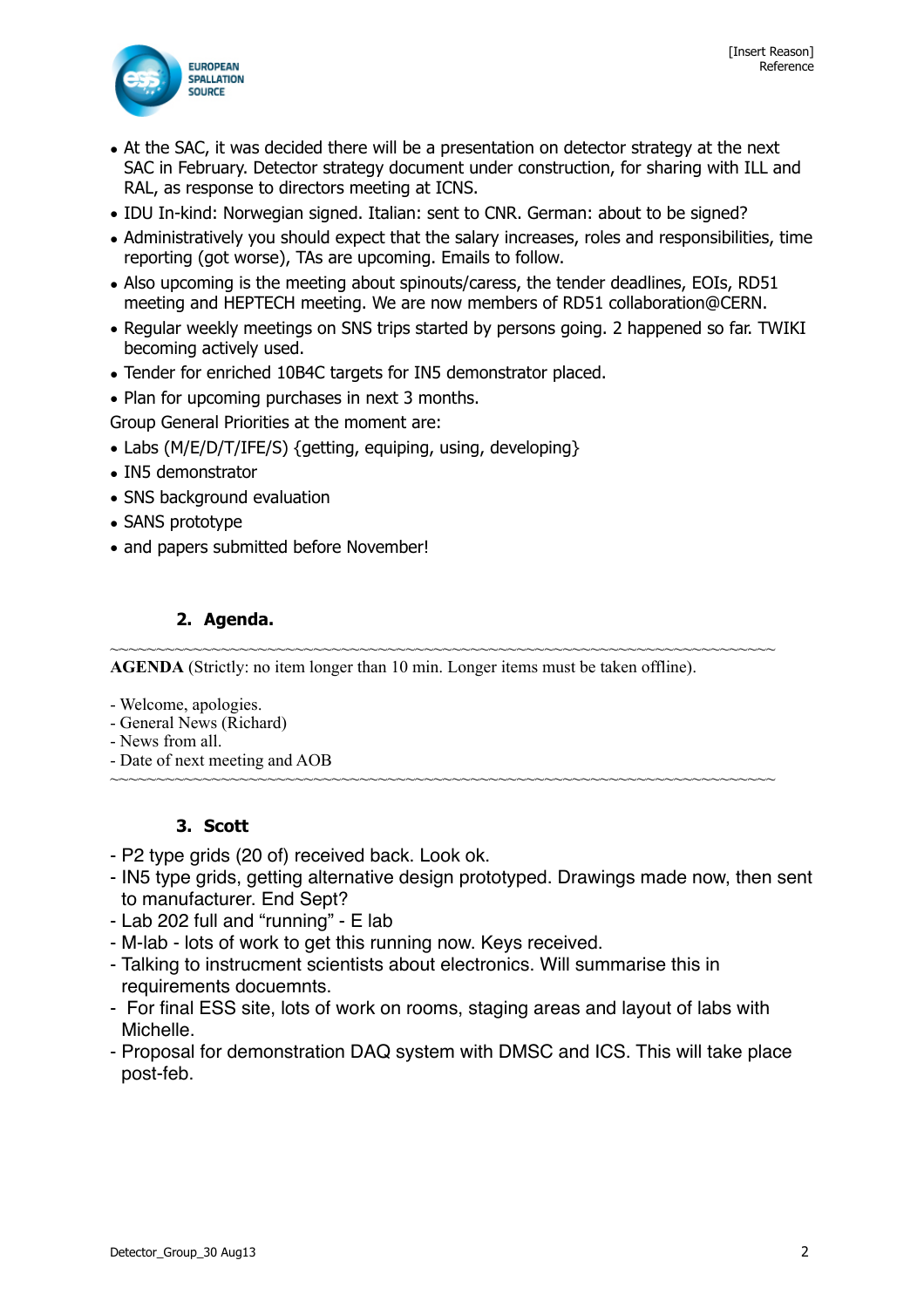

## **4. Anton**

- Busy with proc from NOPD it will be IN6 paper.
- Comments on gamma paper received. Probably ok ...
- 2 weeks of writing for these 2 papers.
- Not too much happened on measurements on alpha at ILL
- Test tube detector wasnt successful. Had too much background itself.
- expect real test from 12 frame prototype.
- No beam at ILL now for 1 year.
- Will initiatiate student project at KTH on alpha. Start with a small project on the viability.
- IN5: not so much news. Vacuum vessel ordered, but it is not vacuum certified. Cant test in vacuum with it.

### **5. Carina**

- Mewlude has a presentation at euroCVD next week.
- Diploma student had his presentation today. Did a great job.
- ERDA of irradiated sample. As expected.
- Preparing paper on the radiation damage tests now.
- Gd stuff: need another deposition run of experiments. Not scheduled yet.
- SAMSON have 3 weeks starting 23 Sept. Soon. What is needed?
- New pure Al blades are on the list.
- Lars has left for SSF, Jens has taken over. There was the first group meeting last week.
- Next SAMSON run will be at the end of the year, after a large upgrade. Mostly for IN5 depositions.
- Upgrade on SAMSON will be the whole of November.

### **6. Kelly**

- Lots of detectors tests ongoing.
- There will be a week in Norway setting up, and testing when back off holiday.
- Source has been available at maxlab, and has been used for testing the copper tube detector.
- Data looks good.
- Has a meeting at IFE, w/ Carsten/NO on preparing the R2D2 beamline.
- IFE will come up in a few days.
- Will be occupied with testing with beam for Sep / Oct ...

### **7. Luis**

- Much work on procurements.
- Tender closes on 9 Sept.
- Need to get procurement for the rest of the year into the system.
- IN5 orders will become critical to get out soon.